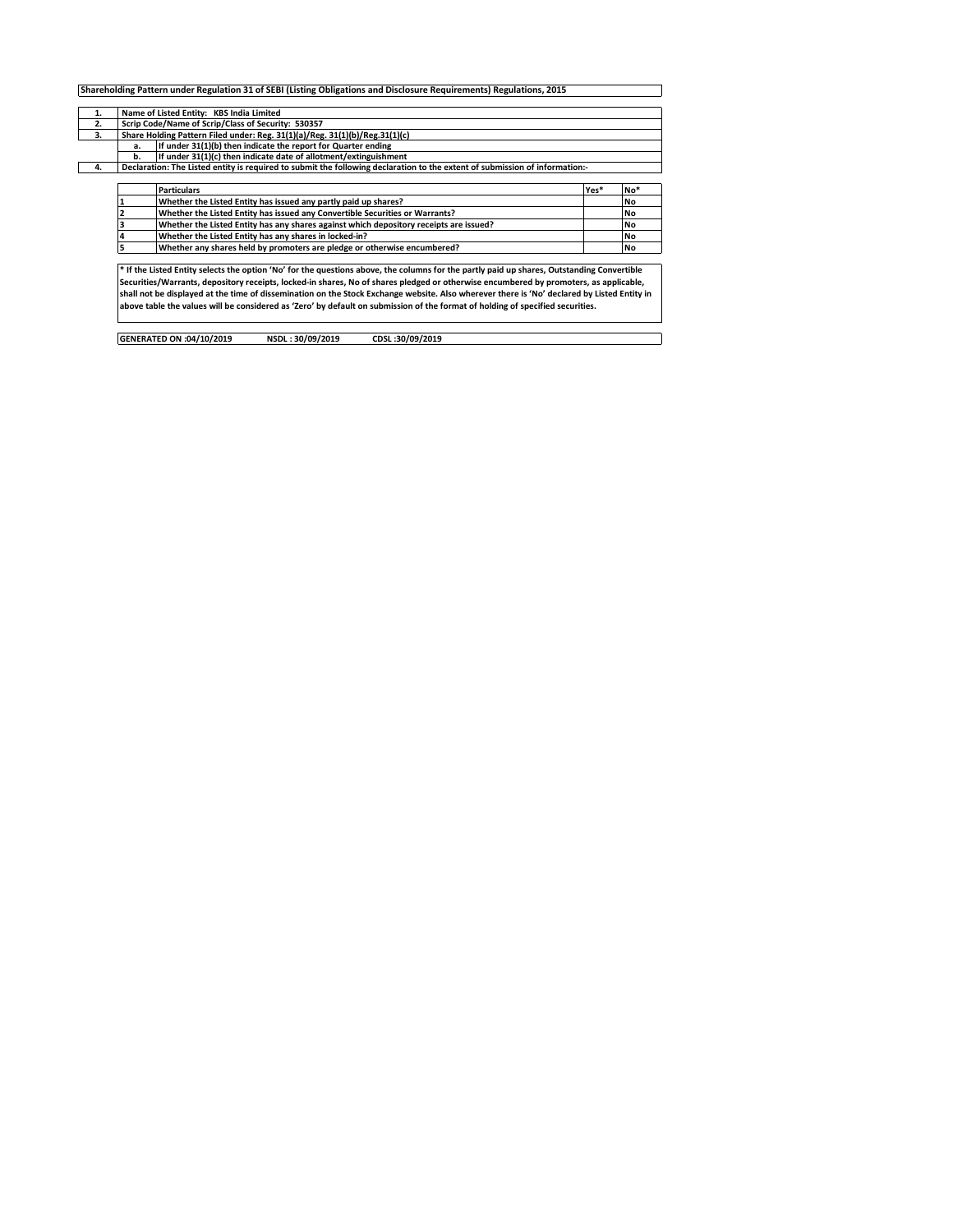|      | <b>KBS India Limited</b>                                    |                  |                    |        |                         |                     |                                |                     |               |                                                       |            |                            |            |                     |               |            |                   |           |
|------|-------------------------------------------------------------|------------------|--------------------|--------|-------------------------|---------------------|--------------------------------|---------------------|---------------|-------------------------------------------------------|------------|----------------------------|------------|---------------------|---------------|------------|-------------------|-----------|
|      | Table I - Summary Statement holding of specified securities |                  |                    |        |                         |                     |                                |                     |               |                                                       |            |                            |            |                     |               |            |                   |           |
|      |                                                             |                  |                    |        |                         |                     |                                |                     |               |                                                       |            |                            |            |                     |               |            |                   |           |
|      | <b>Number of Shares</b><br>Sharehol<br>Sharehol<br>No. of   |                  |                    |        |                         |                     |                                |                     |               |                                                       |            |                            |            |                     |               |            |                   |           |
|      |                                                             |                  |                    |        |                         |                     | ding as a                      |                     |               |                                                       |            | <b>Shares</b>              | ding, as a |                     |               | pledged or |                   |           |
|      |                                                             |                  |                    |        |                         |                     |                                |                     |               | % of total Number of Voting Rights held in each class |            | Underlyin %                |            | Number of Locked in |               | otherwise  |                   | Number    |
|      |                                                             |                  |                    | No. of | No. of                  |                     | no. of                         |                     | of securities |                                                       |            |                            | assuming   | shares              |               | encumbered |                   | of equity |
|      |                                                             |                  | No. of             | Partly | shares                  |                     | shares                         |                     |               |                                                       |            | Outstandi full             |            |                     |               |            |                   | shares    |
|      |                                                             |                  | fully paid paid-up |        | underlyin               |                     | (calculate No of Voting Rights |                     |               |                                                       |            | ng                         | conversio  |                     | As a % of     |            | As a % of held in |           |
|      |                                                             | Nos. of          | up equity equity   |        |                         | Total nos. d as per |                                |                     |               |                                                       |            | Total as a convertibl n of |            |                     | total         |            | total             | demateri  |
|      |                                                             | sharehold shares |                    | shares | <b>Depositor</b> shares |                     | SCRR,                          | Class eg: Class eg: |               |                                                       | % of       |                            | convertib  |                     | <b>Shares</b> |            | <b>Shares</b>     | alised    |
|      | Category Category of shareholder                            | ers              | held               | held   | y Receipts held         |                     | 1957)                          |                     | v             | Total                                                 | $(A+B+C)$  | securities e               |            | No. (a)             | held(b)       | No. (a)    | held(b)           | form      |
|      |                                                             | (III)            | (IV)               | (v)    | (VI)                    | $(VII) =$           | (VIII) As a                    |                     |               | (IX)                                                  |            | (X)                        | $(XI)$ =   |                     | (X  )         |            | (XIII)            | (XIV)     |
| (A)  | <b>Promoter &amp; Promoter Group</b>                        |                  | 3113128            |        |                         | 3113128             | 36.5340                        | 3113128 0           |               | 3113128                                               | 36.5340    |                            | 36.5340    |                     | 0.0000        | 10         | 0.0000            | 3113128   |
| (B)  | Public                                                      | 779              | 5408060            |        |                         | 5408060             | 63,4660                        | 5408060             |               | 5408060                                               | 63.4660    |                            | 63.4660    |                     | 0.0000        | <b>NA</b>  | <b>NA</b>         | 5265525   |
| (C)  | Non Promoter - Non Public                                   |                  |                    |        |                         |                     |                                |                     |               |                                                       |            |                            |            |                     | 0.0000        | <b>NA</b>  | <b>NA</b>         |           |
| (C1) | <b>Shares Underlying DRs</b>                                |                  | I٥                 |        |                         |                     | 0.0000                         |                     |               | ۱о                                                    | 0.0000     |                            | 0.0000     |                     | 0.0000        | <b>NA</b>  | <b>NA</b>         |           |
| (C2) | <b>Shares Held By Employee Trust</b>                        |                  | 10                 |        |                         |                     | 0.0000                         |                     |               | ۱о                                                    | 0.0000     |                            | 0.0000     |                     | 0.0000        | <b>INA</b> | <b>NA</b>         |           |
|      | Total                                                       | 784              | 8521188            |        |                         | 8521188             | 100.0000 8521188               |                     |               | 8521188                                               | 100.0000 0 |                            | 100.0000 0 |                     | 0.0000        |            | 0.0000            | 8378653   |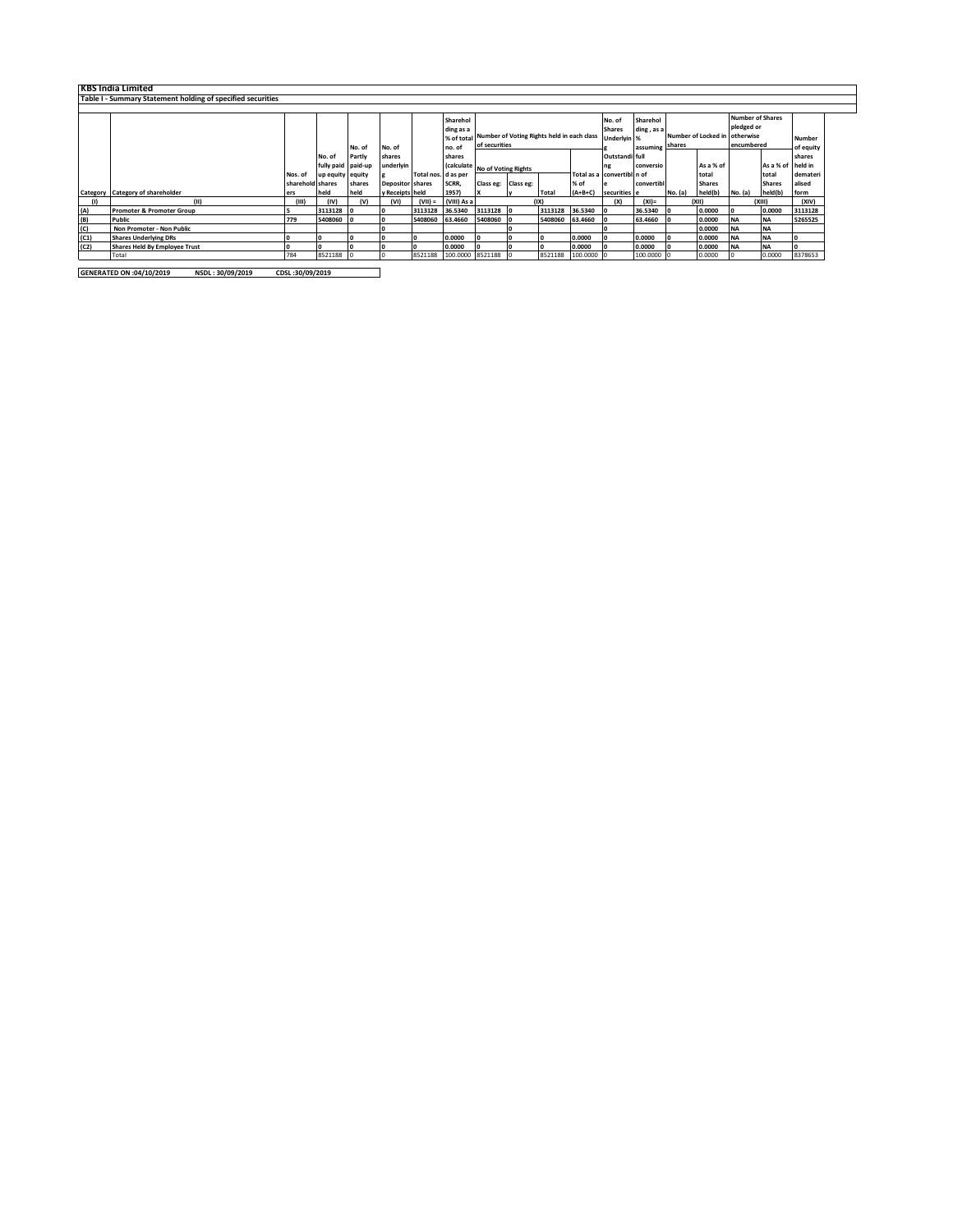|     | <b>KBS India Limited</b>                                                             |            |                 |                  |         |                  |              |                                 |                                                             |              |                 |                                                 |                               |                                         |  |                                                     |         |                            |                |
|-----|--------------------------------------------------------------------------------------|------------|-----------------|------------------|---------|------------------|--------------|---------------------------------|-------------------------------------------------------------|--------------|-----------------|-------------------------------------------------|-------------------------------|-----------------------------------------|--|-----------------------------------------------------|---------|----------------------------|----------------|
|     | Table II - Statement showing shareholding pattern of the Promoter and Promoter Group |            |                 |                  |         |                  |              |                                 |                                                             |              |                 |                                                 |                               |                                         |  |                                                     |         |                            |                |
|     |                                                                                      |            |                 |                  |         |                  |              |                                 |                                                             |              |                 |                                                 |                               |                                         |  |                                                     |         |                            |                |
|     |                                                                                      |            |                 |                  |         | No. of<br>shares |              | Sharehol<br>ding %<br>calculate | Number of Voting Rights held in each class<br>of securities |              |                 | <b>Shares</b><br>Underlyin a %<br>Outstand full | ding, as<br>assuming          | Number of Locked in otherwise<br>shares |  | <b>Number of Shares</b><br>pledged or<br>encumbered |         | <b>Number</b><br>of equity |                |
|     |                                                                                      |            |                 | No. of           | Partly  | underlyin        |              | d as per                        |                                                             |              |                 |                                                 | ing                           | conversio                               |  |                                                     |         |                            | shares         |
|     |                                                                                      |            |                 | fully paid       | paid-up |                  | <b>Total</b> | SCRR,                           | No of Voting Rights                                         |              |                 |                                                 | convertib n of                |                                         |  | As a % of                                           |         | As a % of held in          |                |
|     |                                                                                      |            | Nos. of         | up equity equity |         | Deposito nos.    |              | 1957 As a                       |                                                             |              |                 | Total as a le                                   |                               | convertib                               |  | total                                               |         | total                      | demateri       |
|     |                                                                                      |            | sharehol shares |                  | shares  | rv               | shares       | % of                            | Class eg: Class eg:                                         |              |                 | % of                                            | securities le                 |                                         |  | <b>Shares</b>                                       |         | <b>Shares</b>              | alised         |
|     | Category & Name of the shareholders                                                  | PAN        | ders            | held             | held    | Receipts held    |              | $(A+B+C2)$ X                    |                                                             |              | Total           | $(A+B+C)$                                       | (including securities No. (a) |                                         |  | held(b)                                             | No. (a) | held(b)                    | form           |
|     | (1)                                                                                  | (11)       | (III)           | (IV)             | (v)     | (VI)             | $(VII) =$    | (VIII) As a                     |                                                             |              | (IXI            |                                                 | (X)                           | $(XI) =$                                |  | (X  )                                               |         | (XIII)                     | (X V)          |
|     | Indian                                                                               |            |                 |                  |         |                  |              |                                 |                                                             |              |                 |                                                 |                               |                                         |  |                                                     |         |                            |                |
| (a) | <b>Individuals / Hindu Undivided Family</b>                                          |            |                 | 3113128          |         | $\sqrt{2}$       | 3113128      | 36.5340                         | 3113128                                                     | l n          | 3113128         | 36.5340                                         | ١n                            | 36.5340                                 |  | 0.0000                                              |         | 0.0000                     | 3113128        |
|     | <b>Tushar Suresh Shah</b>                                                            | AABPS6518C |                 | 2209688          |         |                  | 2209688      | 25.9317                         | 2209688                                                     |              | 2209688         | 25.9317                                         |                               | 25.9317                                 |  | 0.0000                                              |         | 0.0000                     | 2209688        |
|     | Madhu Suresh Shah                                                                    | BRNPS2685C |                 | 881220           |         |                  | 881220       | 10.3415                         | 881220                                                      |              | 881220          | 10.3415                                         |                               | 10.3415                                 |  | 0.0000                                              |         | 0.0000                     | 881220         |
|     | Tanya Tushar Shah                                                                    | DONPS0249H |                 | 20000            |         |                  | 20000        | 0.2347                          | 20000                                                       | $\Omega$     | 20000           | 0.2347                                          |                               | 0.2347                                  |  | 0.0000                                              |         | 0.0000                     | 20000          |
|     | Namita Tushar Shah                                                                   | AXSPS3192C |                 | 1120             |         |                  | 1120         | 0.0131                          | 1120                                                        |              | 1120            | 0.0131                                          |                               | 0.0131                                  |  | 0.0000                                              |         | 0.0000                     | 1120           |
|     | <b>Tanay Tushar Shah</b>                                                             | CIOPS3101C |                 | 1100             |         |                  | 1100         | 0.0129                          | 1100                                                        |              | 1100            | 0.0129                                          |                               | 0.0129                                  |  | 0.0000                                              |         | 0.0000                     | 1100           |
| (b) | <b>Central Government / State Government(s)</b>                                      |            | n               |                  |         |                  | I٥           | 0.0000                          | I٥                                                          | $\Omega$     | n               | 0.0000                                          |                               | 0.0000                                  |  | 0.0000                                              |         | 0.0000                     | l o            |
| (c) | <b>Financial Institutions / Banks</b>                                                |            | n               |                  |         |                  | I٥           | 0.0000                          | I٥                                                          | $\mathbf{a}$ |                 | 0.0000                                          |                               | 0.0000                                  |  | 0.0000                                              |         | 0.0000                     | $\mathbf{0}$   |
| (d) | Any Other (Specify)                                                                  |            | n               |                  |         |                  | I٥           | 0.0000                          | l n                                                         | n            |                 | 0.0000                                          |                               | 0.0000                                  |  | 0.0000                                              |         | 0.0000                     | $\overline{0}$ |
|     | Sub Total (A)(1)                                                                     |            |                 | 3113128          |         |                  | 3113128      | 36.5340                         | 3113128                                                     |              | 3113128         | 36.5340                                         |                               | 36.5340                                 |  | 0.0000                                              |         | 0.0000                     | 3113128        |
|     | Foreign                                                                              |            |                 |                  |         |                  |              |                                 |                                                             |              |                 |                                                 |                               |                                         |  |                                                     |         |                            |                |
|     | Individuals (Non-Resident Individuals / Foreign                                      |            |                 |                  |         |                  |              |                                 |                                                             |              |                 |                                                 |                               |                                         |  |                                                     |         |                            |                |
| (a) | Individuals)                                                                         |            |                 |                  |         |                  | I٥           | 0.0000                          |                                                             |              |                 | 0.0000                                          |                               | 0.0000                                  |  | 0.0000                                              |         | 0.0000                     |                |
| (b) | Government                                                                           |            |                 |                  |         |                  | I٥           | 0.0000                          |                                                             | $\mathbf{a}$ |                 | 0.0000                                          |                               | 0.0000                                  |  | 0.0000                                              |         | 0.0000                     | I٥             |
| (c) | <b>Institutions</b>                                                                  |            |                 |                  |         |                  | I٥           | 0.0000                          |                                                             | $\mathbf{a}$ |                 | 0.0000                                          |                               | 0.0000                                  |  | 0.0000                                              |         | 0.0000                     | l n            |
| (d) | <b>Foreign Portfolio Investor</b>                                                    |            |                 |                  |         |                  | I٥           | 0.0000                          | I٥                                                          | $\mathbf{a}$ |                 | 0.0000                                          |                               | 0.0000                                  |  | 0.0000                                              |         | 0.0000                     | I٥             |
| (e) | Any Other (Specify)                                                                  |            | n               |                  |         |                  | I٥           | 0.0000                          | I۵                                                          |              |                 | 0.0000                                          |                               | 0.0000                                  |  | 0.0000                                              |         | 0.0000                     | I٥             |
|     | Sub Total (A)(2)                                                                     |            | n               |                  |         |                  | $\mathbf{0}$ | 0.0000                          | I٥                                                          |              |                 | 0.0000                                          |                               | 0.0000                                  |  | 0.0000                                              |         | 0.0000                     | I٥             |
|     | Total Shareholding Of Promoter And Promoter Group (A)=<br>$(A)(1)+(A)(2)$            |            |                 | 3113128          |         |                  |              | 3113128 36.5340 3113128         |                                                             |              | 3113128 36.5340 |                                                 |                               | 36.5340                                 |  | 0.0000                                              |         | 0.0000                     | 3113128        |
|     |                                                                                      |            |                 |                  |         |                  |              |                                 |                                                             |              |                 |                                                 |                               |                                         |  |                                                     |         |                            |                |

**Details of Shares which remain unclaimed may be given hear along with details such as number of shareholders, outstanding shares held in demat/unclaimed suspense account, voting rights which are frozen etc.**

**Note :**

(1) PAN would not be displayed on website of Stock Exchange(s)<br>(2) The term 'Encumbrance' has the same meaning as assigned under regulation 28(3) of SEBI (Substantial Acquisition of Shares and Takeovers) Regulations, 2011.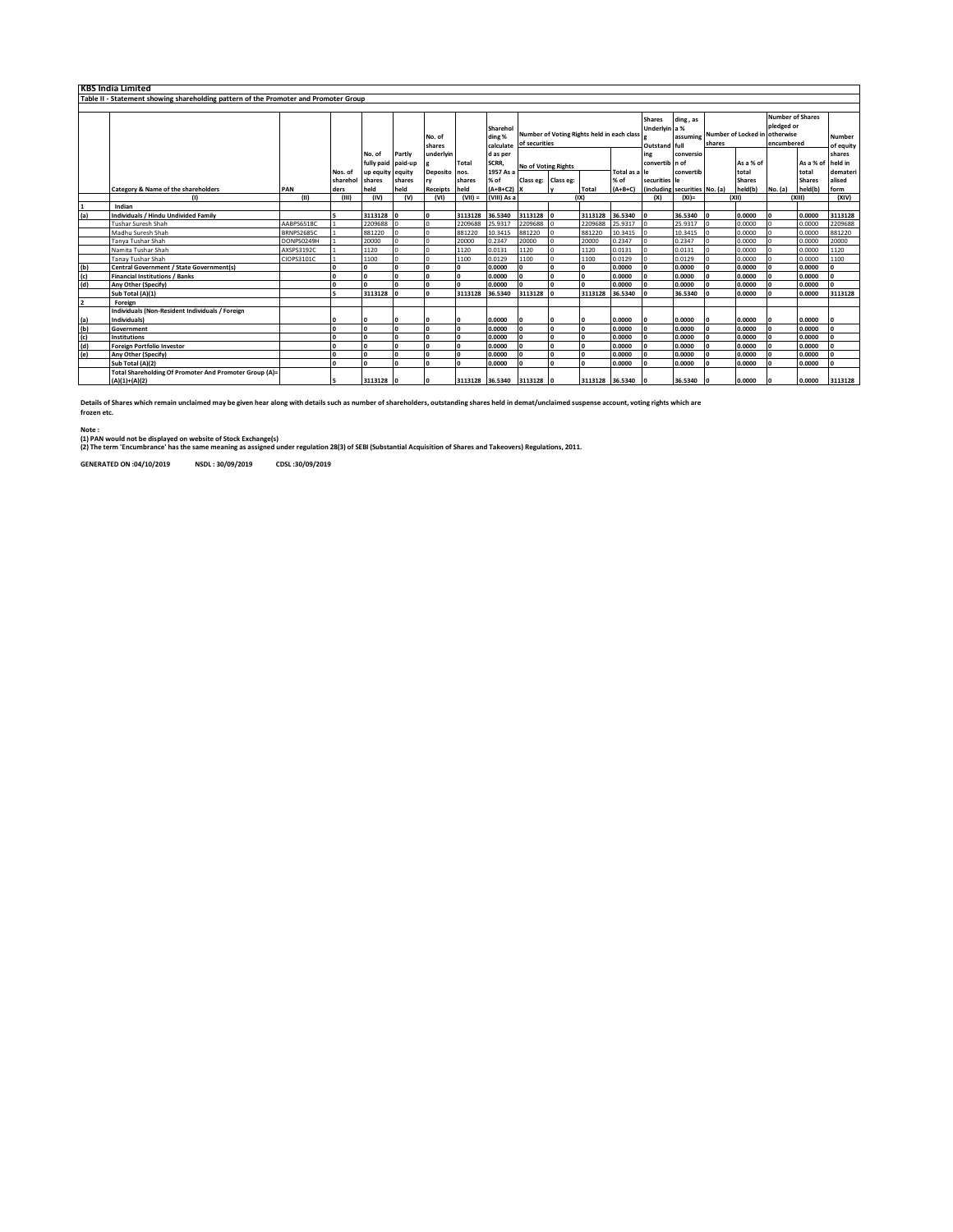|                                                                              | IKBS India Limited                                   |            |                         |                      |                         |                         |                  |                                 |                                                             |                         |                 |                                        |                                                                     |           |                                                                  |               |           |                     |                         |
|------------------------------------------------------------------------------|------------------------------------------------------|------------|-------------------------|----------------------|-------------------------|-------------------------|------------------|---------------------------------|-------------------------------------------------------------|-------------------------|-----------------|----------------------------------------|---------------------------------------------------------------------|-----------|------------------------------------------------------------------|---------------|-----------|---------------------|-------------------------|
| Table III - Statement showing shareholding pattern of the Public shareholder |                                                      |            |                         |                      |                         |                         |                  |                                 |                                                             |                         |                 |                                        |                                                                     |           |                                                                  |               |           |                     |                         |
|                                                                              |                                                      |            |                         |                      |                         |                         |                  |                                 |                                                             |                         |                 |                                        |                                                                     |           |                                                                  |               |           |                     |                         |
|                                                                              |                                                      |            |                         |                      |                         | No. of<br>shares        |                  | Sharehol<br>ding %<br>calculate | Number of Voting Rights held in each class<br>of securities |                         |                 | No. of<br><b>Shares</b><br>Underlyin % | Sharehol<br>ding, as a<br>Number of Locked in<br>shares<br>assuming |           | <b>Number of Shares</b><br>pledged or<br>otherwise<br>encumbered |               |           | Number<br>of equity |                         |
|                                                                              |                                                      |            |                         | No. of<br>fully paid | Partly<br>paid-up       | underlyir               |                  | d as per<br>SCRR,               |                                                             |                         |                 |                                        | Outstandi full<br>ng                                                | conversio |                                                                  | As a % of     |           | As a % of           | shares<br>held in       |
|                                                                              |                                                      |            | Nos. of                 | up equity            | equity                  | Depositor               | <b>Total nos</b> | 1957 As                         | <b>No of Voting Rights</b>                                  |                         |                 | <b>Total</b> as                        | convertib n of                                                      |           |                                                                  | total         |           | total               | demateri                |
|                                                                              |                                                      |            | sharehold shares        |                      | shares                  |                         | shares           | % of                            | Class eg:                                                   | Class eg:               |                 | % of                                   | le                                                                  | convertib |                                                                  | <b>Shares</b> |           | <b>Shares</b>       | alised                  |
|                                                                              | Category & Name of the shareholders                  | PAN        | ers                     | held                 | held                    | Receipts                | held             | $(A+B+C2)$                      |                                                             |                         | Total           | $(A+B+C)$                              | securities                                                          | le        | No. (a)                                                          | held(b)       | No. (a)   | held(b)             | form                    |
|                                                                              | (1)                                                  | (11)       | (III)                   | (IV)                 | (V)                     | (VI)                    | $($ VIII) =      | (VIII) As a                     |                                                             |                         | (IX)            |                                        | (X)                                                                 | $(XI) =$  |                                                                  | (x  )         |           | (XIII)              | (X V)                   |
|                                                                              | Institutions                                         |            |                         |                      |                         |                         |                  |                                 |                                                             |                         |                 |                                        |                                                                     |           |                                                                  |               |           |                     |                         |
| $\frac{1}{2}$                                                                | <b>Mutual Fund</b>                                   |            | l o                     | n                    | <b>O</b>                | n                       | I۵               | 0.0000                          | n                                                           | n                       | n               | 0.0000                                 | $\Omega$                                                            | 0.0000    | $\Omega$                                                         | 0.0000        | <b>NA</b> | <b>NA</b>           | $\mathbf{a}$            |
|                                                                              | <b>Venture Capital Funds</b>                         |            | O                       | 0                    | I٥                      | 0                       | O                | 0.0000                          | n                                                           | 0                       | $\mathbf{o}$    | 0.0000                                 | $\Omega$                                                            | 0.0000    | $\Omega$                                                         | 0.0000        | <b>NA</b> | <b>NA</b>           | $\Omega$                |
| $\begin{pmatrix} 1 \ 1 \end{pmatrix}$                                        | <b>Alternate Investment Funds</b>                    |            | l o                     |                      | $\mathbf{o}$            | O                       | I٥               | 0.0000                          | O                                                           | O                       | $\mathbf{o}$    | 0.0000                                 | $\Omega$                                                            | 0.0000    |                                                                  | 0.0000        | <b>NA</b> | <b>NA</b>           | $\Omega$                |
|                                                                              | <b>Foreign Venture Capital Investors</b>             |            | I٥                      | $\sqrt{2}$           | I٥                      | $\mathbf 0$             | O                | 0.0000                          | $\Omega$                                                    | O                       | $\mathbf{o}$    | 0.0000                                 | $\Omega$                                                            | 0.0000    | $\Omega$                                                         | 0.0000        | <b>NA</b> | <b>NA</b>           | $\Omega$                |
|                                                                              | <b>Foreign Portfolio Investor</b>                    |            | $\overline{\mathbf{0}}$ | $\Omega$             | O                       | $\overline{\mathbf{0}}$ | O                | 0.0000                          | $\Omega$                                                    | $\overline{\mathbf{0}}$ | $\mathbf{o}$    | 0.0000                                 | $\Omega$                                                            | 0.0000    | $\Omega$                                                         | 0.0000        | <b>NA</b> | <b>NA</b>           | $\overline{\mathbf{0}}$ |
| $\frac{e}{f}$<br>$\frac{f}{g}$<br>$\frac{f}{g}$                              | <b>Financial Institutions / Banks</b>                |            | I٥                      |                      | $\mathbf{o}$            | 0                       | O                | 0.0000                          | O                                                           | O                       | $\Omega$        | 0.0000                                 | $\Omega$                                                            | 0.0000    | $\Omega$                                                         | 0.0000        | <b>NA</b> | <b>NA</b>           | $\Omega$                |
|                                                                              | <b>Insurance Companies</b>                           |            | $\overline{\mathbf{0}}$ |                      | $\overline{\mathbf{0}}$ | O                       | o                | 0.0000                          | n                                                           | O                       | $\mathbf{o}$    | 0.0000                                 |                                                                     | 0.0000    |                                                                  | 0.0000        | <b>NA</b> | <b>NA</b>           | $\Omega$                |
|                                                                              | <b>Provident Funds/ Pension Funds</b>                |            | I٥                      | $\Omega$             | l o                     | $\Omega$                | O                | 0.0000                          | $\Omega$                                                    | 0                       | $\Omega$        | 0.0000                                 | $\Omega$                                                            | 0.0000    | $\mathbf{o}$                                                     | 0.0000        | <b>NA</b> | <b>NA</b>           | $\Omega$                |
| (i)                                                                          | Any Other (Specify)                                  |            | I٥                      |                      | I٥                      | 0                       | O                | 0.0000                          | $\Omega$                                                    | o                       | $\Omega$        | 0.0000                                 | $\Omega$                                                            | 0.0000    | $\Omega$                                                         | 0.0000        | <b>NA</b> | <b>NA</b>           | $\Omega$                |
|                                                                              | Sub Total (B)(1)                                     |            | 'n                      |                      | $\overline{0}$          |                         | $\Omega$         | 0.0000                          |                                                             | n                       |                 | 0.0000                                 |                                                                     | 0.0000    |                                                                  | 0.0000        | <b>NA</b> | <b>NA</b>           | $\mathbf{a}$            |
|                                                                              | Central Government/ State Government(s),             |            |                         |                      |                         |                         |                  |                                 |                                                             |                         |                 |                                        |                                                                     |           |                                                                  |               |           |                     |                         |
| 2                                                                            | <b>President of India</b>                            |            |                         |                      |                         |                         |                  |                                 |                                                             |                         |                 |                                        |                                                                     |           |                                                                  |               |           |                     |                         |
|                                                                              | Sub Total (B)(2)                                     |            | l o                     |                      | I٥                      |                         |                  | 0.0000                          |                                                             |                         | $\Omega$        | 0.0000                                 |                                                                     | 0.0000    |                                                                  | 0.0000        | <b>NA</b> | <b>NA</b>           |                         |
|                                                                              | Non-Institutions                                     |            |                         |                      |                         |                         |                  |                                 |                                                             |                         |                 |                                        |                                                                     |           |                                                                  |               |           |                     |                         |
| 3<br>(a)                                                                     | Individuals                                          |            |                         |                      | I٥                      |                         |                  |                                 |                                                             |                         |                 |                                        |                                                                     |           | $\Omega$                                                         |               | <b>NA</b> | <b>NA</b>           |                         |
|                                                                              | i. Individual shareholders holding nominal           |            |                         |                      |                         |                         |                  |                                 |                                                             |                         |                 |                                        |                                                                     |           |                                                                  |               |           |                     |                         |
|                                                                              | share capital up to Rs. 2 lakhs.                     |            | 724                     | 867104               | $\Omega$                |                         | 867104           | 10.1759                         | 867104                                                      |                         | 867104          | 10.1759                                |                                                                     | 10.1759   |                                                                  | 0.0000        | <b>NA</b> | <b>NA</b>           | 749669                  |
|                                                                              |                                                      |            |                         |                      |                         |                         |                  |                                 |                                                             |                         |                 |                                        |                                                                     |           |                                                                  |               |           |                     |                         |
|                                                                              | ii. Individual shareholders holding nominal          |            |                         |                      |                         |                         |                  |                                 |                                                             |                         |                 |                                        |                                                                     |           |                                                                  |               |           |                     |                         |
|                                                                              | share capital in excess of Rs. 2 lakhs.              |            | 20                      | 4110966              | I٥                      |                         | 4110966          | 48.2440                         | 4110966                                                     |                         | 4110966         | 48.2440                                |                                                                     | 48.2440   |                                                                  | 0.0000        | <b>NA</b> | <b>NA</b>           | 4085966                 |
|                                                                              | Jeet Ketan Shah                                      | BOKPS8623A |                         | 596460               | $\Omega$                | $\Omega$                | 596460           | 6.9997                          | 596460                                                      |                         | 596460          | 6.9997                                 |                                                                     | 5.9997    |                                                                  | 0.0000        | <b>NA</b> | NA                  | 596460                  |
|                                                                              | Jignesh Suresh Kanakia                               | AGOPK7296J |                         | 121044               |                         |                         | 121044           | 1.4205                          | 121044                                                      |                         | 121044          | 1.4205                                 |                                                                     | 1.4205    |                                                                  | 0.0000        | <b>NA</b> | <b>NA</b>           | 121044                  |
|                                                                              | Kalavati Suresh Kanakia                              | AAHPK3948A |                         | 396289               | ۰٥                      |                         | 396289           | 4.6506                          | 396289                                                      |                         | 396289          | 4.6506                                 |                                                                     | 1.6506    |                                                                  | 0.0000        | <b>NA</b> | <b>NA</b>           | 396289                  |
|                                                                              | Ketan Babulal Shah                                   | AAFPS0285A |                         | 900000               | $\Omega$                | $\Omega$                | 900000           | 10.5619                         | 900000                                                      |                         | 900000          | 10.5619                                |                                                                     | 10.5619   |                                                                  | 0.0000        | <b>NA</b> | <b>NA</b>           | 900000                  |
|                                                                              | Sandeep P Shah                                       | AAEPS0664E |                         | 463972               |                         |                         | 463972           | 5.4449                          | 463972                                                      |                         | 463972          | 5.4449                                 |                                                                     | 5.4449    |                                                                  | 0.0000        | <b>NA</b> | NA                  | 463972                  |
|                                                                              | Vaishali Jignesh Kanakia                             | AGPPK1927K |                         | 157416               |                         |                         | 157416           | 1.8473                          | 157416                                                      |                         | 157416          | 1.8473                                 |                                                                     | 1.8473    |                                                                  | 0.0000        | <b>NA</b> | NA                  | 157416                  |
|                                                                              | Yogesh H Chandawala                                  | AEBPC9469A |                         | 1047769              | lo                      | $\Omega$                | 1047769          | 12.2960                         | 1047769                                                     |                         | 1047769         | 12.2960                                |                                                                     | 12.2960   |                                                                  | 0.0000        | <b>NA</b> | <b>NA</b>           | 1047769                 |
| (b)                                                                          | <b>NBFCs registered with RBI</b>                     |            | O                       |                      | O                       | 0                       | $\mathbf 0$      | 0.0000                          | O                                                           | O                       | $\mathbf 0$     | 0.0000                                 | $\Omega$                                                            | 0.0000    | 0                                                                | 0.0000        | <b>NA</b> | <b>NA</b>           | $\Omega$                |
|                                                                              | <b>Trust Employee</b>                                |            | I٥                      |                      | $\mathbf{o}$            |                         |                  | 0.0000                          | n                                                           |                         | $\Omega$        | 0.0000                                 | $\Omega$                                                            | 0.0000    |                                                                  | 0.0000        | <b>NA</b> | <b>NA</b>           |                         |
|                                                                              | <b>Overseas Depositories(holding DRs) (balancing</b> |            |                         |                      |                         |                         |                  |                                 |                                                             |                         |                 |                                        |                                                                     |           |                                                                  |               |           |                     |                         |
| (d)<br>(e)                                                                   | figure)                                              |            | <b>O</b>                |                      | $\Omega$                | 0                       | $\Omega$         | 0.0000                          | n                                                           | 0                       | $\Omega$        | 0.0000                                 |                                                                     | 0.0000    |                                                                  | 0.0000        | <b>NA</b> | <b>NA</b>           | $\mathbf{a}$            |
|                                                                              | Any Other (Specify)                                  |            | 35                      | 429990               | I٥                      | o                       | 429990           | 5.0461                          | 429990                                                      | n                       | 429990          | 5.0461                                 | $\Omega$                                                            | 5.0461    | $\Omega$                                                         | 0.0000        | <b>NA</b> | <b>NA</b>           | 429890                  |
|                                                                              | <b>Hindu Undivided Family</b>                        |            | 18                      | 245625               | $\overline{0}$          | O                       | 245625           | 2.8825                          | 245625                                                      |                         | 245625          | 2.8825                                 |                                                                     | 2.8825    |                                                                  | 0.0000        | <b>NA</b> | <b>NA</b>           | 245625                  |
|                                                                              | Manoj Bhimshi Gala                                   | AAJHM8521K | $\overline{1}$          | 186430               | $\circ$                 | $\Omega$                | 186430           | 2.1878                          | 186430                                                      | $\Omega$                | 186430          | 2.1878                                 | $\Omega$                                                            | 2.1878    | $\Omega$                                                         | 0.0000        | <b>NA</b> | <b>NA</b>           | 186430                  |
|                                                                              | Non Resident Indians (Non Repat)                     |            | $\overline{1}$          | 2000                 | I٥                      | $\mathbf 0$             | 2000             | 0.0235                          | 2000                                                        | O                       | 2000            | 0.0235                                 | $\Omega$                                                            | 0.0235    | $\Omega$                                                         | 0.0000        | <b>NA</b> | <b>NA</b>           | 2000                    |
|                                                                              | Non Resident Indians (Repat)                         |            | $\mathbf{1}$            | 69875                | I٥                      | o                       | 69875            | 0.8200                          | 69875                                                       | O                       | 69875           | 0.8200                                 |                                                                     | 0.8200    |                                                                  | 0.0000        | <b>NA</b> | <b>NA</b>           | 69875                   |
|                                                                              | <b>Clearing Member</b>                               |            | $\mathbf{1}$            | 180                  | I٥                      | $\Omega$                | 180              | 0.0021                          | 180                                                         | O                       | 180             | 0.0021                                 | $\Omega$                                                            | 0.0021    | $\Omega$                                                         | 0.0000        | <b>NA</b> | <b>NA</b>           | 180                     |
|                                                                              | <b>Bodies Corporate</b>                              |            | 14                      | 112310               | ١o                      | $\mathbf 0$             | 112310           | 1.3180                          | 112310                                                      | O                       | 112310          | 1.3180                                 | $\Omega$                                                            | 1.3180    | $\Omega$                                                         | 0.0000        | <b>NA</b> | <b>NA</b>           | 112210                  |
|                                                                              | Sub Total (B)(3)                                     |            | 779                     | 5408060              |                         |                         | 5408060          | 63.4660                         | 5408060                                                     |                         | 5408060         | 63.4660                                |                                                                     | 63.4660   |                                                                  | 0.0000        | <b>NA</b> | <b>NA</b>           | 5265525                 |
|                                                                              | Total Public Shareholding (B)=                       |            | 779                     | 5408060              |                         |                         |                  |                                 | 5408060                                                     |                         | 5408060 63.4660 |                                        |                                                                     |           |                                                                  |               | <b>NA</b> |                     | 5265525                 |
|                                                                              | $(B)(1)+(B)(2)+(B)(3)$                               |            |                         |                      |                         |                         |                  | 5408060 63.4660                 |                                                             |                         |                 |                                        |                                                                     | 63.4660   |                                                                  | 0.0000        |           | <b>NA</b>           |                         |

**Details of the shareholders acting as persons in Concert including their Shareholding (No. and %): No. of shareholders No. of Shares**

**Details of Shares which remain unclaimed may be given hear along with details such as number of shareholders, outstanding shares held in demat/unclaimed suspense account, voting rights which are frozen etc.**

**Note : (1) PAN would not be displayed on website of Stock Exchange(s).** 

(2) The above format needs to disclose name of all holders holding more than 1% of total number of shares<br>(3) W.r.t. the information pertaining to Depository Receipts, the same may be disclosed in the respective columns to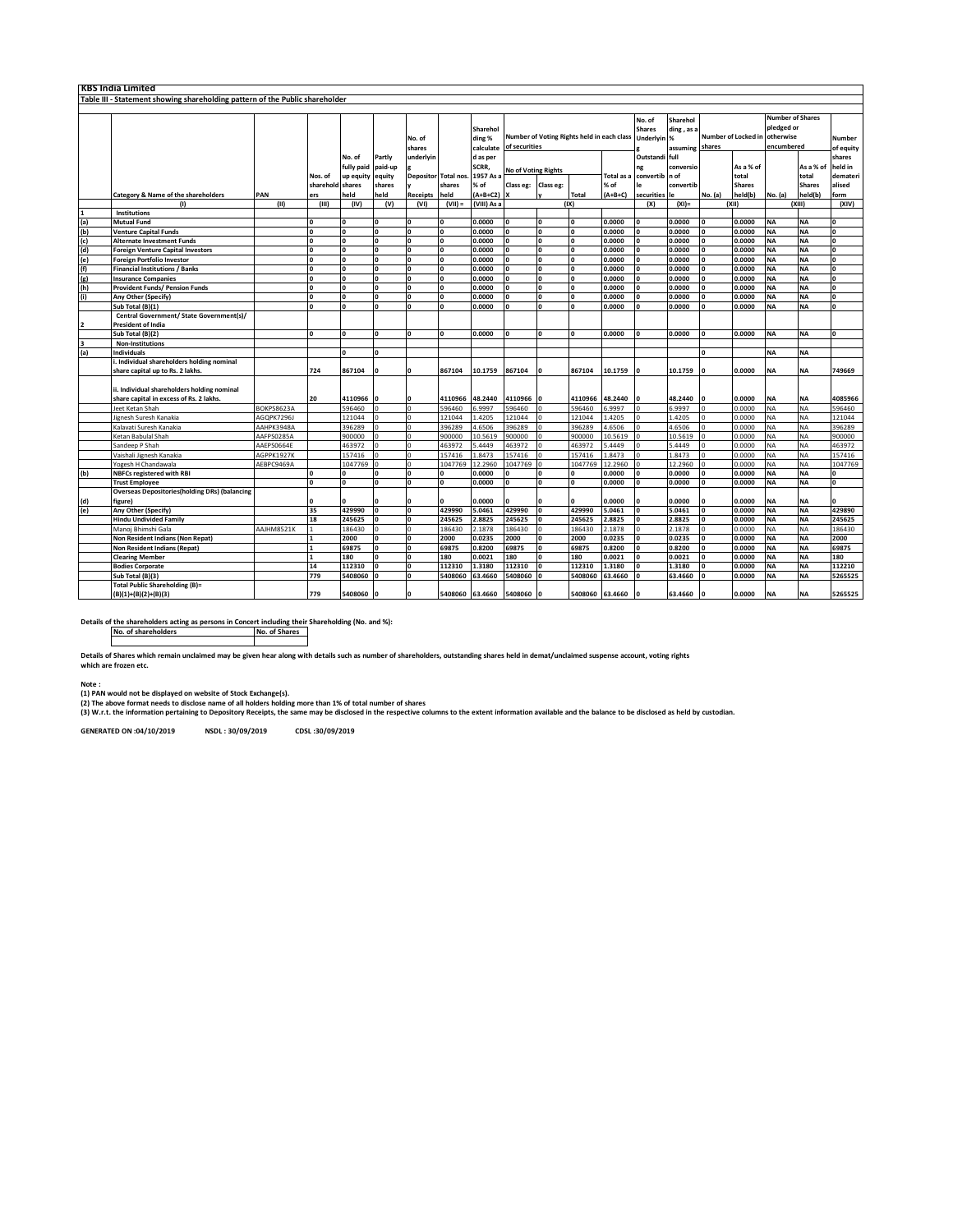| <b>KBS India Limited</b>                                                                      |      |                 |                    |                |               |           |              |                         |                     |                                            |               |                               |           |                                        |               |                         |               |               |
|-----------------------------------------------------------------------------------------------|------|-----------------|--------------------|----------------|---------------|-----------|--------------|-------------------------|---------------------|--------------------------------------------|---------------|-------------------------------|-----------|----------------------------------------|---------------|-------------------------|---------------|---------------|
| Table IV - Statement showing shareholding pattern of the Non Promoter- Non Public shareholder |      |                 |                    |                |               |           |              |                         |                     |                                            |               |                               |           |                                        |               |                         |               |               |
|                                                                                               |      |                 |                    |                |               |           |              |                         |                     |                                            |               |                               |           |                                        |               |                         |               |               |
|                                                                                               |      |                 |                    |                |               |           |              |                         |                     |                                            |               | <b>Shares</b>                 | ding, as  |                                        |               | <b>Number of Shares</b> |               |               |
|                                                                                               |      |                 |                    |                |               |           | Sharehol     |                         |                     |                                            |               | Underlyin a %                 |           | assuming Number of Locked in otherwise |               | pledged or              |               |               |
|                                                                                               |      |                 |                    |                | No. of        |           | ding %       |                         |                     | Number of Voting Rights held in each class |               |                               |           |                                        |               |                         |               | <b>Number</b> |
|                                                                                               |      |                 |                    |                | shares        |           |              | calculate of securities |                     |                                            |               | Outstand full                 |           | shares                                 |               | encumbered              |               | of equity     |
|                                                                                               |      |                 | No. of             | Partly         | underlyin     |           | d as per     |                         |                     |                                            | ing           | conversio                     |           |                                        |               |                         | shares        |               |
|                                                                                               |      |                 | fully paid paid-up |                |               | Total     | SCRR,        | No of Voting Rights     |                     | convertib n of                             |               |                               | As a % of | As a % of held in                      |               |                         |               |               |
|                                                                                               |      | Nos. of         | up equity equity   |                | Deposito nos. |           | 1957 As a    |                         |                     |                                            | Total as a le |                               | convertib |                                        | total         |                         | total         | demateri      |
|                                                                                               |      | sharehol shares |                    | shares         |               | shares    | $%$ of       |                         | Class eg: Class eg: |                                            | % of          | securities le                 |           |                                        | <b>Shares</b> |                         | <b>Shares</b> | alised        |
| <b>Category &amp; Name of the shareholders</b>                                                | PAN  | ders            | held               | held           | Receipts held |           | $(A+B+C2)$ X |                         |                     | Total                                      | $(A+B+C)$     | (including securities No. (a) |           |                                        | held(b)       | No. (a)                 | held(b)       | form          |
| $\omega$                                                                                      | (11) | (III)           | (IV)               | $(\mathsf{V})$ | (VI)          | $(VII) =$ | (VIII) As a  |                         |                     | (IX)                                       |               | (x)                           | $(XI) =$  |                                        | (X  )         |                         | (x  )         | (XIV)         |
| <b>Custodian/DR Holder</b>                                                                    |      |                 | ı٥                 |                |               |           | 0.0000       | 1o                      |                     |                                            | 0.0000        |                               | 0.0000    |                                        | 0.0000        | <b>INA</b>              | <b>NA</b>     | I٥            |
| Employee Benefit Trust (under SEBI (Share based                                               |      |                 |                    |                |               |           |              |                         |                     |                                            |               |                               |           |                                        |               |                         |               |               |
| <b>Employee Benefit) Regulations, 2014)</b>                                                   |      | o               | 10                 |                |               |           | 0.0000       | lo.                     | 10                  |                                            | 0.0000        | $\overline{0}$                | 0.0000    |                                        | 0.0000        | <b>INA</b>              | <b>NA</b>     | I٥            |
| Total Non-Promoter- Non Public Shareholding (C)=                                              |      |                 |                    |                |               |           |              |                         |                     |                                            |               |                               |           |                                        |               |                         |               |               |
| $(C)(1)+(C)(2)$                                                                               |      |                 |                    |                |               |           | 0.0000       | 1o                      |                     |                                            | 0.0000        |                               | 0.0000    |                                        | 0.0000        | <b>INA</b>              |               |               |

**Note : (1) PAN would not be displayed on website of Stock Exchange(s).** 

(2) The above format needs to disclose name of all holders holding more than 1% of total number of shares<br>(3) W.r.t. the information pertaining to Depository Receipts, the same may be disclosed in the respective columns to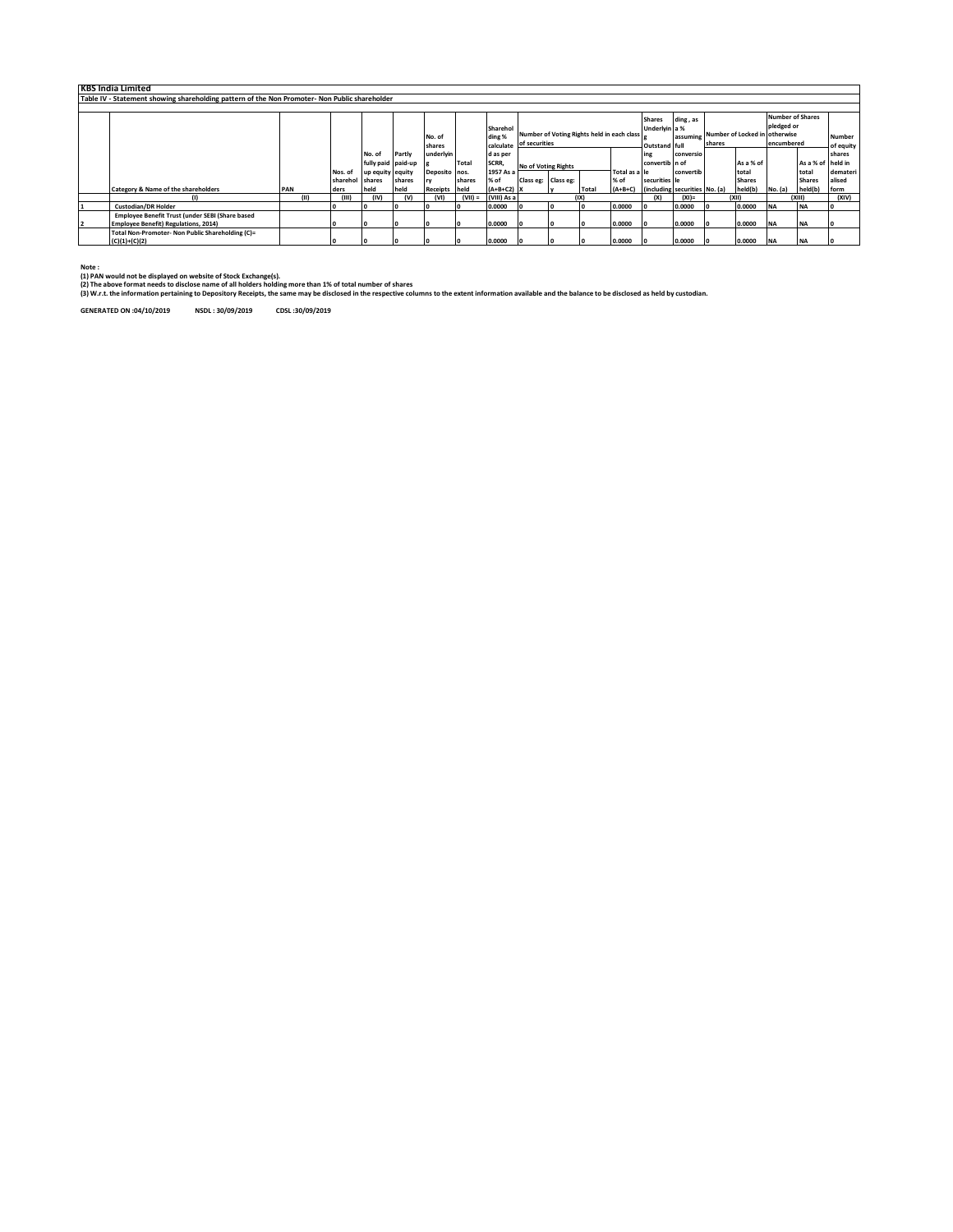| <b>KBS India Limited</b>                          |                            |                                          |                          |               |                  |  |  |  |  |  |  |
|---------------------------------------------------|----------------------------|------------------------------------------|--------------------------|---------------|------------------|--|--|--|--|--|--|
| Regulation 31 - Annexure of PAN clubbed cases     |                            |                                          |                          |               |                  |  |  |  |  |  |  |
|                                                   |                            |                                          |                          |               |                  |  |  |  |  |  |  |
| Sr.No.                                            | <b>Folio/Dpid-Clid</b>     | Name                                     | PAN                      | <b>Shares</b> | Category         |  |  |  |  |  |  |
|                                                   | 1202200000013421           | MANISH HARSHAD MEHTA                     | AABPM7479E               | 4000          | Public           |  |  |  |  |  |  |
|                                                   | IN30001110024381           | MANISH H. MEHTA                          | AABPM7479E               | 11770         | Public           |  |  |  |  |  |  |
|                                                   | <b>Total</b>               |                                          |                          | 15770         |                  |  |  |  |  |  |  |
|                                                   | 1201690000018591           | JITENDRA DALICHAND BADANI                | AAEPB6546Q               | 2035          | Public           |  |  |  |  |  |  |
| $\frac{1}{2}$                                     | 1203710000042226           | JITENDRA DALICHAND BADANI                | AAEPB6546Q               | 32251         | Public           |  |  |  |  |  |  |
|                                                   | IN30087010091189           | JITENDRA D. BADANI                       | AAEPB6546Q               | 2533          | Public           |  |  |  |  |  |  |
|                                                   | <b>Total</b>               |                                          |                          | 36819         |                  |  |  |  |  |  |  |
|                                                   | 000637                     | KALAVATI P KOTHARI                       | AAGPK2831H               | 500           | Public           |  |  |  |  |  |  |
|                                                   | 000638                     | KAI AVATI P KOTHARI                      | AAGPK2831H               | 500           | Public           |  |  |  |  |  |  |
|                                                   | 000639                     | KALAVATI P KOTHARI                       | AAGPK2831H               | 500           | Public           |  |  |  |  |  |  |
| $\begin{array}{c}\n3 \\ 4 \\ 5 \\ 6\n\end{array}$ | 000640                     | KALAVATI P KOTHARI                       | AAGPK2831H               | 500           | Public           |  |  |  |  |  |  |
|                                                   | 000641                     | KAI AVATI P KOTHARI                      | AAGPK2831H               | 500           | Public           |  |  |  |  |  |  |
|                                                   | 000642                     | KALAVATI P KOTHARI                       | AAGPK2831H               | 500           | Public           |  |  |  |  |  |  |
| 7                                                 | 000643                     | KALAVATI P KOTHARI                       | AAGPK2831H               | 500           | Public           |  |  |  |  |  |  |
|                                                   | 000644                     | KALAVATI P KOTHARI                       | AAGPK2831H               | 500           | Public           |  |  |  |  |  |  |
| 9                                                 | 000645                     | KALAVATI P KOTHARI                       | AAGPK2831H               | 500           | Public           |  |  |  |  |  |  |
| 10                                                | IN30267930284390           | KALAWATI PRITHVIRAJ KOTHARI              | AAGPK2831H               | 6000          | Public           |  |  |  |  |  |  |
|                                                   | <b>Total</b>               |                                          |                          | 10500         |                  |  |  |  |  |  |  |
|                                                   | 000597                     | BHANWARLAL KOTHARI                       | AAGPK2832E               | 500           | Public           |  |  |  |  |  |  |
|                                                   | 000598                     | BHANWARLAL KOTHARI                       | AAGPK2832E               | 500           | Public           |  |  |  |  |  |  |
|                                                   | 000599                     | BHANWARLAL KOTHARI                       | AAGPK2832E               | 500           | Public           |  |  |  |  |  |  |
|                                                   | 000600                     | <b>BHANWARLAL KOTHARL</b>                | AAGPK2832F               | 500           | Public           |  |  |  |  |  |  |
|                                                   | 000602                     | BHANWARLAL KOTHARI                       | AAGPK2832E               | 500           | Public           |  |  |  |  |  |  |
|                                                   | 000603                     | BHANWARLAL KOTHARI                       | AAGPK2832E               | 500           | Public           |  |  |  |  |  |  |
|                                                   | 000604                     | BHANWARLAL KOTHARI                       | AAGPK2832E               | 500           | Public           |  |  |  |  |  |  |
| 8                                                 | 000605                     | BHANWARLAL KOTHARI                       | AAGPK2832E               | 500           | Public           |  |  |  |  |  |  |
| 9                                                 | 000606                     | BHANWARLAL KOTHARI                       | AAGPK2832E               | 500           | Public           |  |  |  |  |  |  |
| 10                                                | 1601010000023381           | BHANWARLAL SAREMAL KOTHARI               | AAGPK2832E               | 13500         | Public           |  |  |  |  |  |  |
|                                                   | Total                      |                                          |                          | 18000         |                  |  |  |  |  |  |  |
| $\frac{1}{2}$                                     | 000646                     | KALAVATI P KOTHARI                       | AAGPK2833F               | 500           | Public<br>Public |  |  |  |  |  |  |
|                                                   | 000647<br>000648           | PRITHVIRAJ KOTHARI<br>PRITHVIRAJ KOTHARI | AAGPK2833F<br>AAGPK2833F | 500<br>500    |                  |  |  |  |  |  |  |
| $\frac{3}{10}$ $\frac{4}{10}$ $\frac{5}{10}$      | 000649                     | PRITHVIRAJ KOTHARI                       | AAGPK2833F               | 500           | Public<br>Public |  |  |  |  |  |  |
|                                                   | 000650                     | PRITHVIRAI KOTHARI                       | AAGPK2833F               |               | Public           |  |  |  |  |  |  |
|                                                   | 000651                     | PRITHVIRAJ KOTHARI                       | AAGPK2833F               | 500<br>500    | Public           |  |  |  |  |  |  |
|                                                   | 000652                     | PRITHVIRAJ KOTHARI                       | AAGPK2833F               | 500           | Public           |  |  |  |  |  |  |
|                                                   | 000653                     | PRITHVIRAJ KOTHARI                       | AAGPK2833F               | 500           | Public           |  |  |  |  |  |  |
|                                                   | 000654                     | PRITHVIRAJ KOTHARI                       | AAGPK2833F               | 500           | Public           |  |  |  |  |  |  |
|                                                   | 000655                     | PRITHVIRAI KOTHARI                       | AAGPK2833F               | 500           | Public           |  |  |  |  |  |  |
| $11\,$                                            | 000656                     | PRITHVIRAJ KOTHARI                       | AAGPK2833F               | 500           | Public           |  |  |  |  |  |  |
| 12                                                | 1202890000409247           | PRITHVIRAJ SAREMAL KOTHARI               | AAGPK2833F               | 3500          | Public           |  |  |  |  |  |  |
| 13                                                | IN30115113261379           | PRITHVIRAJ SAREMAL KOTHARI               | AAGPK2833F               | 8500          | Public           |  |  |  |  |  |  |
|                                                   | Total                      |                                          |                          | 17500         |                  |  |  |  |  |  |  |
|                                                   | IN30001110300291           | RAJU MANUBHAI SHAH                       | AAKPS3090E               | 300           | Public           |  |  |  |  |  |  |
| $\frac{1}{2}$                                     | IN30088814624560           | RAJU M SHAH                              | AAKPS3090E               | 7100          | Public           |  |  |  |  |  |  |
|                                                   | Total                      |                                          |                          | 7400          |                  |  |  |  |  |  |  |
|                                                   | 1204840000018181           | KAMLESH AMRITLAL SHAH                    | AAPPS9234H               | 625           | Public           |  |  |  |  |  |  |
|                                                   | 1204840000049482           | KAMLESH AMRITLAL SHAH                    | AAPPS9234H               | 2700          | Public           |  |  |  |  |  |  |
|                                                   | Total                      |                                          |                          | 3325          |                  |  |  |  |  |  |  |
|                                                   | 1201060800026985           | SHAILENDRA KUMAR GWALIORY                | <b>ABTPG7309J</b>        | 190           | Public           |  |  |  |  |  |  |
|                                                   | 1201700000181586           | SHILFNDRA KUMAR GWALIORY                 | <b>ARTPG7309</b>         | 100           | Public           |  |  |  |  |  |  |
|                                                   | 1204370000252388           | SHILENDRA KUMAR GWALIORY                 | ABTPG7309J               | 28672         | Public           |  |  |  |  |  |  |
|                                                   | IN30198310476995           | SHILENDRA KUMAR GWALIORY                 | ABTPG7309J               | 1000          | Public           |  |  |  |  |  |  |
|                                                   | <b>Total</b>               |                                          |                          | 29962         |                  |  |  |  |  |  |  |
|                                                   | 1201130000442678           | DWARKA DAS AGARWALLA                     | ACRPA9811G               | 60            | Public           |  |  |  |  |  |  |
|                                                   | 1204470003995632           | <b>DWARKA DAS AGARWALLA</b>              | ACRPA9811G               | 45            | Public           |  |  |  |  |  |  |
|                                                   | Total                      |                                          |                          | 105           |                  |  |  |  |  |  |  |
|                                                   | 1202870000159492           | BIPIN NAGINDAS JOBANPUTRA                | ACSPJ8202B               | 11            | Public           |  |  |  |  |  |  |
|                                                   | 1203290000003353           | BIPIN NAGINDAS JOBANPUTRA                | <b>ACSPJ8202B</b>        |               | Public           |  |  |  |  |  |  |
|                                                   | Total                      |                                          |                          | 6             |                  |  |  |  |  |  |  |
|                                                   | 1202890001487824           | BERUZ FERAMROZ POUREDEHI                 | ADRPP4513D               | 90            | Public           |  |  |  |  |  |  |
|                                                   | IN30051321521053           | BERUZ FERAMROZ POUREDEHI                 | ADRPP4513D               | 110           | Public           |  |  |  |  |  |  |
|                                                   | <b>Total</b>               |                                          |                          | 200           |                  |  |  |  |  |  |  |
|                                                   | 1201091900004004           | PRAMOD JAGANNATH SHETAKE                 | ADXPS8080N               | 6800          | Public           |  |  |  |  |  |  |
|                                                   | IN30177412796979           | PRAMOD JAGANNATH SHETKE                  | <b>ADXPS8080N</b>        | 1694          | Public           |  |  |  |  |  |  |
|                                                   | Total                      |                                          |                          | 8494          |                  |  |  |  |  |  |  |
|                                                   | 000290                     | MOHINI S. KOTHARI                        | AENPK7707B               | 2000          | Public           |  |  |  |  |  |  |
|                                                   | 000627                     | MOHINI R KOTHARI                         | AFNPK7707B               | 500           | Public           |  |  |  |  |  |  |
| $\begin{array}{c} 3 \\ 4 \\ 5 \\ 6 \end{array}$   | 000628                     | MOHINI B KOTHARI                         | AENPK7707B               | 500           | Public           |  |  |  |  |  |  |
|                                                   | 000629                     | MOHINI B KOTHARI                         | AENPK7707B               | 500           | Public           |  |  |  |  |  |  |
|                                                   | 36000                      | MOHINI R KOTHAR                          | AFNPK7707P               | 500           | Public           |  |  |  |  |  |  |
|                                                   | 000631                     | MOHINI B KOTHARI                         | AENPK7707B               | 500           | Public           |  |  |  |  |  |  |
| 7                                                 | 000632                     | <b>MOHINI B KOTHARI</b>                  | AENPK7707B               | 500           | Public           |  |  |  |  |  |  |
| 8                                                 | 000633                     | MOHINI B KOTHARI                         | AENPK7707B               | 500           | Public           |  |  |  |  |  |  |
| 9                                                 | 000634                     | <b>MOHINI B KOTHARI</b>                  | AENPK7707B               | 500           | Public           |  |  |  |  |  |  |
| 10                                                | 100635                     | MOHINI R KOTHARI                         | AFNPK7707B               | 500           | Public           |  |  |  |  |  |  |
| $11\,$                                            | 000636<br>IN30267930447223 | MOHINI B KOTHARI                         | AENPK7707B<br>AENPK7707B | 500<br>2500   | Public<br>Public |  |  |  |  |  |  |
| 12                                                | Total                      | MOHINI BHANWARLAL KOTHARI                |                          | 9500          |                  |  |  |  |  |  |  |
|                                                   |                            |                                          |                          |               |                  |  |  |  |  |  |  |